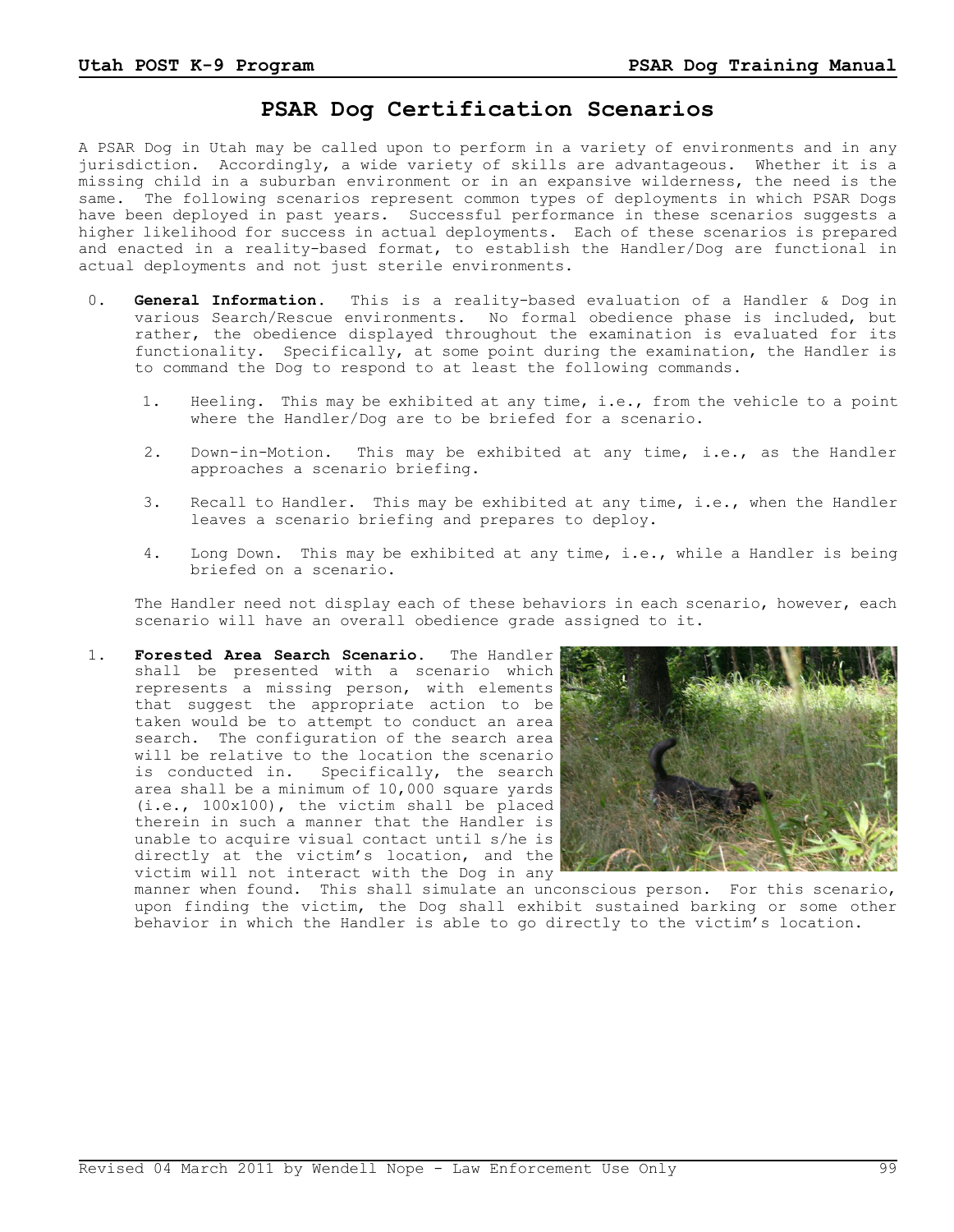2. **Building Search Scenario.** The Handler shall be presented with a scenario which represents a missing person, with elements that suggest the appropriate action to be taken would be to attempt to conduct a search within a building. This scenario is intended to represent an abducted child/adult in a domicile or similar site. The configuration of the building search will be relative to the location the scenario is conducted in. Specifically, the person shall be hidden such that a human searcher alone is unlikely to find the victim and the victim will not interact with the Dog in any manner when found. For this scenario,



upon finding the victim, the Dog shall exhibit sustained barking or some other behavior in which the Handler is able to go directly to the victim's location.

 3. **Compound Search Scenario.** The Handler shall be presented with a scenario which represents a missing person, with elements that suggest the appropriate action to be taken would be to attempt to conduct a search of a compound or related facility. This scenario is intended to represent an unaccounted-for person at a work environment. The configuration of the compound search will be relative to the location the scenario is conducted in. Specifically, the compound shall be a minimum of 1000 square yards in size, the person shall be hidden such that a human searcher alone is unlikely to find the victim and the victim



will not interact with the Dog in any manner when found. For this scenario, upon finding the victim, the Dog shall exhibit sustained barking or some other behavior in which the Handler is able to go directly to the victim's location.

A Dog which performs suitably in each of the above scenarios may be Utah POST certified as a PSAR Dog.

## **Specialty Disciplines**

Along with a utility PSAR Dog, there are specialty disciplines which may be either added to the basic PSAR Dog certification or each discipline may be evaluated/certified as a skill-set of its own. If the specialty is being evaluated as an individual skill-set, the obedience criteria listed for the utility PSAR Dog shall be also be exhibited in the specialty discipline(s).

 4. **Tracking Scenario.** The Handler shall be presented with a scenario which represents a missing person, with elements that suggest the appropriate action to be taken would be to attempt to track the victim from a point last seen. The configuration of the track will be relative to the location the scenario is conducted in. Specifically, the length of the track shall not be less than 800 steps, the age of the track shall not be less than 30 minutes, it will have at least two changes of direction, shall cross at least one hard surface, and two well-scented true-to-life articles will be placed along the track. Upon



finding the articles, the indication behavior shall be sufficiently obvious that a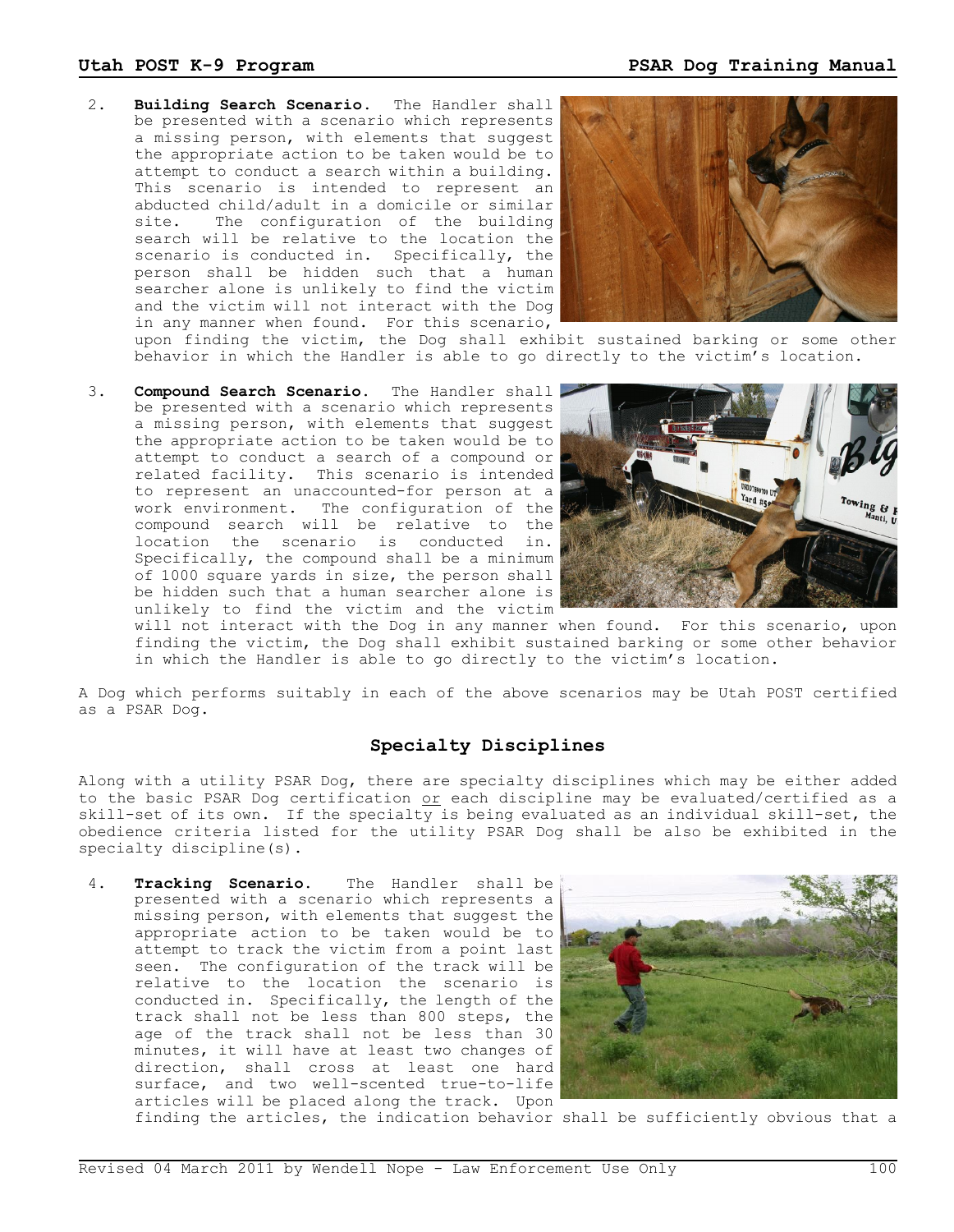person watching a video would also recognize the behavior. The Handler shall take such action as is necessary to prevent any unreasonable tainting of the articles by the Dog. The tracklayer shall remain at the end of the track so that the Dog's behavior upon making the find may be evaluated.

 5. **Article Search Scenario.** The Handler shall be presented with a scenario which represents a missing person, with elements that suggest the appropriate action to be taken would be to attempt to locate personal articles within a given search area. The configuration of the search are will be relative to the location the scenario is conducted in. Specifically, two well-scented true-to-life personal articles will be placed in the search area, as well as a non-human type of distraction (dead animal, etc.). Upon finding the articles, the indication behavior shall be sufficiently obvious that a person watching a video would



also recognize the behavior. The Handler shall take such action as is necessary to prevent any unreasonable tainting of the article by the Dog.

 6. **Urban Disaster Scenario.** This is also known as the Collapsed Structure Scenario. The Handler shall be presented with a three-phase scenario which represents missing persons, with elements that suggest the appropriate action to be taken would be to attempt to search multiple collapsed structures or rubble piles. This scenario is intended to represent a natural disaster such as a tornado or a WMD event. The configuration of the urban disaster searches will be relative to the location each phase is conducted in. Additionally, due to the unique nature of this function, at some point during the scenario the Handler shall command the Dog to crawl through/between a structure, climb upon a structure and then lay down in place, and also



jump horizontally over a minimum 36" gap between structures. The three phases are identified as follows.

- 1. Minor Collapse. A victim shall be concealed in a partially-collapsed building or rubble pile such that a human searcher alone is unlikely to find the victim. Neither shall the victim be visible to the Handler or Dog prior to being found. For this phase, upon finding the victim, the Dog shall exhibit sustained barking or some other behavior in which the Handler is able to go directly to the victim's location.
- 2. Moderate Collapse. A victim shall be concealed in a moderately-collapsed building or rubble pile such that a human searcher alone is unlikely to find the victim. Neither shall the victim be visible to the Handler or Dog prior to being found. If the Handler determines the debris to be safe to enter upon, the Dog may be deployed to pinpoint the victim per the Handler's strategy. *If the Handler determines the debris to be unsafe to enter upon, s/he may deploy the Dog via on-leash strategical windscenting. In this case the Handler shall identify the Dog's alert to a scent cone for evaluation sake. The Handler shall then be advised by a simulated safety engineer if the debris is safe for the Dog to proceed further to pinpoint the victim's location.* For this phase, upon finding the victim, the Dog shall exhibit sustained barking or some other behavior in which the Handler is able to go